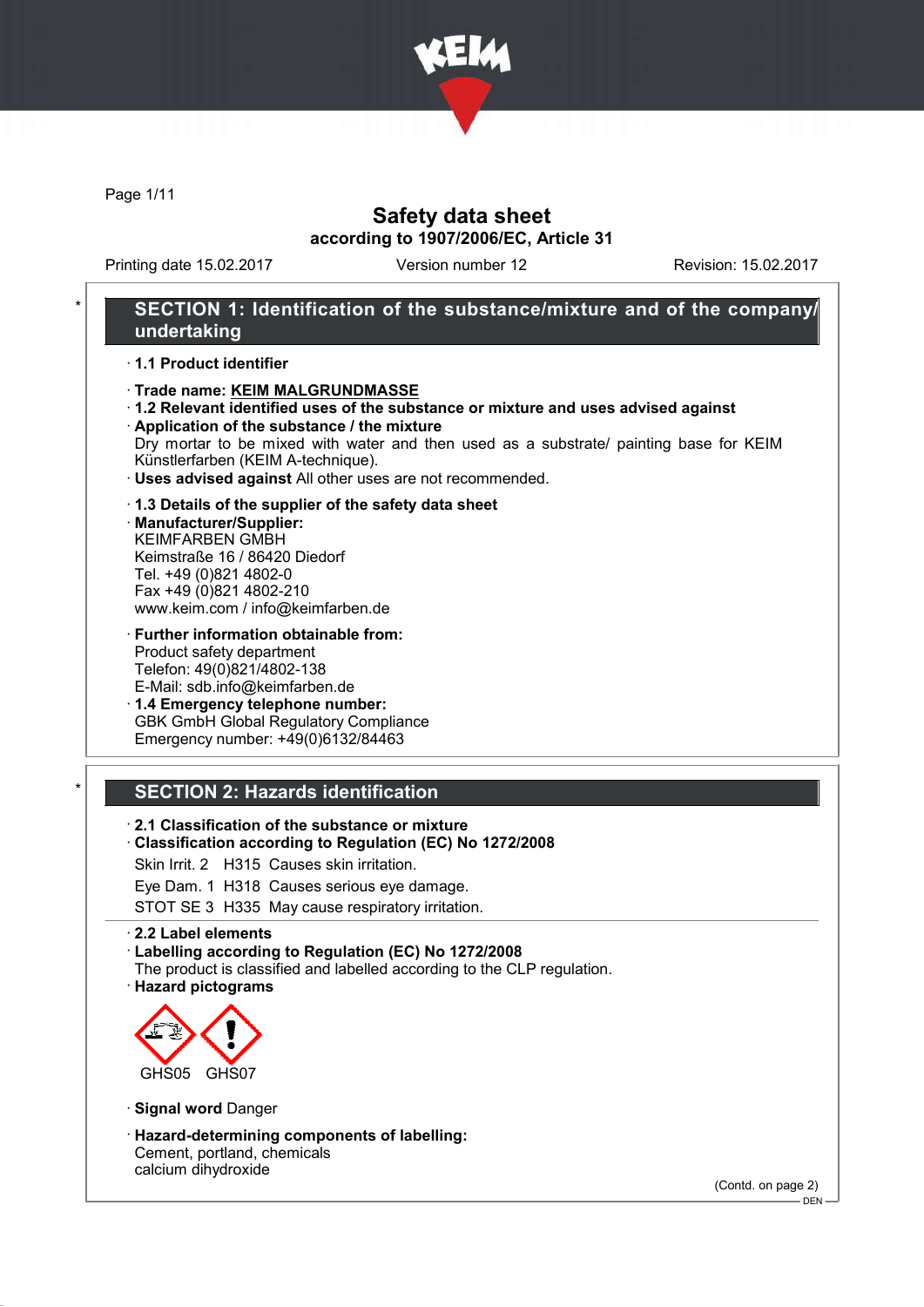

Page 2/11

# Safety data sheet according to 1907/2006/EC, Article 31

Printing date 15.02.2017 Version number 12 Revision: 15.02.2017

#### Trade name: KEIM MALGRUNDMASSE

|                              | (Contd. of page 1)                                                                                                                                |
|------------------------------|---------------------------------------------------------------------------------------------------------------------------------------------------|
| $\cdot$ Hazard statements.   |                                                                                                                                                   |
| H315 Causes skin irritation. |                                                                                                                                                   |
|                              | H318 Causes serious eye damage.                                                                                                                   |
|                              | H335 May cause respiratory irritation.                                                                                                            |
| · Precautionary statements   |                                                                                                                                                   |
| P280 a                       | Wear protective gloves/protective clothing/eye protection/face protection.                                                                        |
| P271                         | Use only outdoors or in a well-ventilated area.                                                                                                   |
| P261 <b>P26</b>              | Avoid breathing dust.                                                                                                                             |
|                              | P305+P351+P338 IF IN EYES: Rinse cautiously with water for several minutes. Remove contact                                                        |
|                              | lenses, if present and easy to do. Continue rinsing.                                                                                              |
| P315                         | Get immediate medical advice/attention.                                                                                                           |
| P304+P340                    | IF INHALED: Remove person to fresh air and keep comfortable for breathing.                                                                        |
| P302+P352                    | IF ON SKIN: Wash with plenty of soap and water.                                                                                                   |
| P362                         | Take off contaminated clothing.                                                                                                                   |
| P332+P313                    | If skin irritation occurs: Get medical advice/attention.                                                                                          |
| $\cdot$ 2.3 Other hazards    |                                                                                                                                                   |
|                              | This Product contains cement. Cement produces an alkaline reaction with moisture or water. Avoid<br>contact with eyes and prolonged skin contact. |
|                              | · Results of PBT and vPvB assessment                                                                                                              |
| · PBT: Not applicable.       |                                                                                                                                                   |
|                              |                                                                                                                                                   |

· vPvB: Not applicable.

# SECTION 3: Composition/information on ingredients

### · Dangerous components:

| $-$ , , , , , , ,                                                                         |                                                                                  |             |
|-------------------------------------------------------------------------------------------|----------------------------------------------------------------------------------|-------------|
| CAS: 65997-15-1                                                                           | Cement, portland, chemicals                                                      | $10 - 25%$  |
| EINECS: 266-043-4                                                                         | Eye Dam. 1, H318; $\Diamond$ Skin Irrit. 2, H315; STOT SE<br>3. H <sub>335</sub> |             |
| CAS: 1305-62-0                                                                            | calcium dihydroxide                                                              | $2.5 - 10%$ |
| EINECS: 215-137-3                                                                         | Eye Dam. 1, H318; $\Diamond$ Skin Irrit. 2, H315; STOT SE                        |             |
| Reg.nr.: 01-2119475151-45-XXXX 3, H335                                                    |                                                                                  |             |
| Additional information: For the wording of the listed hazard phrases refer to section 16. |                                                                                  |             |

## SECTION 4: First aid measures

#### · 4.1 Description of first aid measures

- · General information: When seeing the doctor we suggest to present this safety data sheet.
- · After inhalation: Supply fresh air; consult doctor in case of complaints.
- · After skin contact:

Immediately wash with water and soap and rinse thoroughly.

Do not use solvents or thinners.

If skin irritation continues, consult a doctor.

(Contd. on page 3)

<sup>·</sup> 3.2 Mixtures

<sup>·</sup> Description: Ready-mixed mortar, consisting of mineral binding agents and aggregates

 $-$  DEN  $-$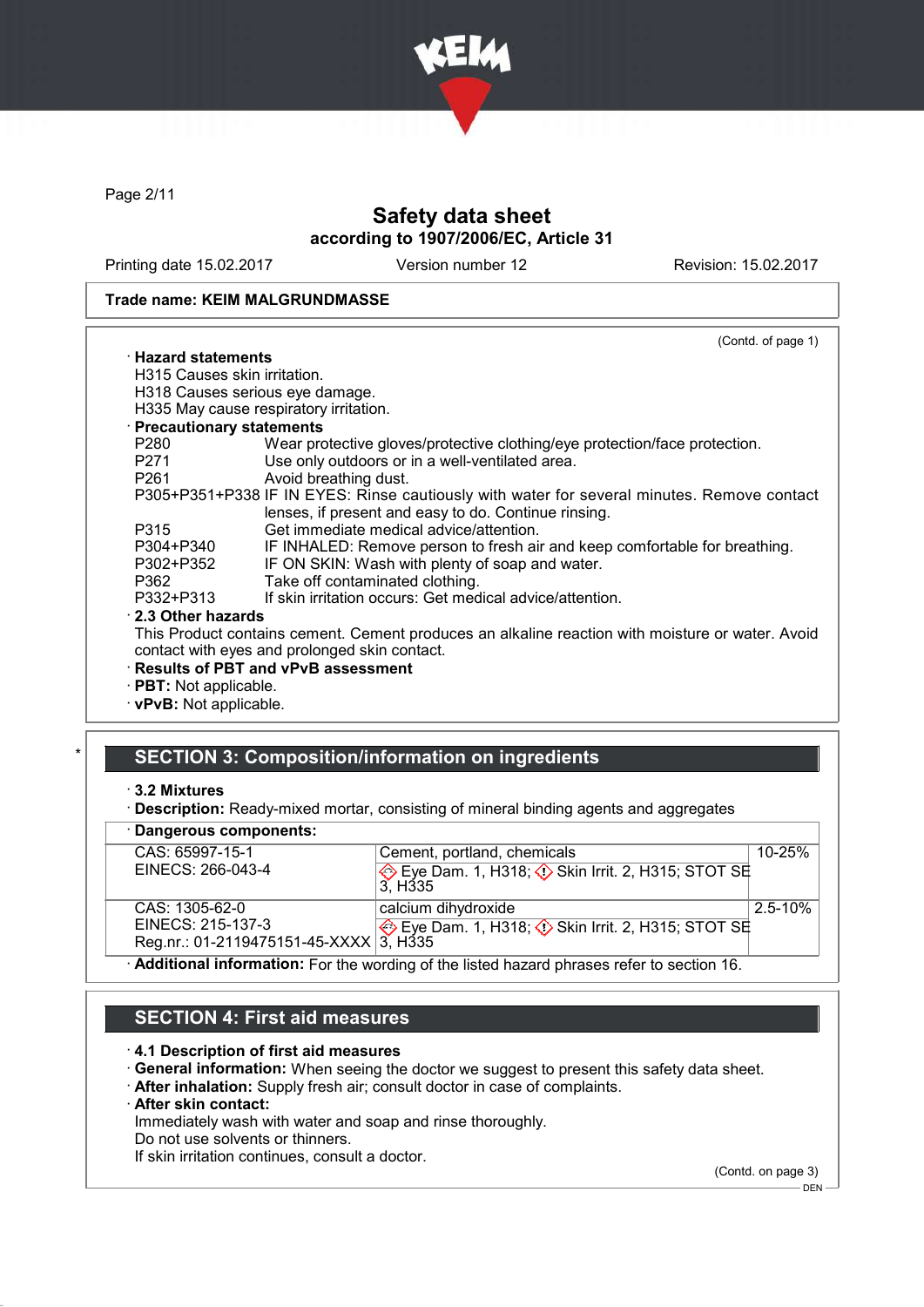

Page 3/11

## Safety data sheet according to 1907/2006/EC, Article 31

Printing date 15.02.2017 Version number 12 Revision: 15.02.2017

(Contd. of page 2)

– DEN -

### Trade name: KEIM MALGRUNDMASSE

· After eye contact:

Rinse opened eye for several minutes under running water. Then consult a doctor.

- · After swallowing:
- Rinse mouth and throat well with water.
- Do not induce vomiting; call for medical help immediately.

· 4.2 Most important symptoms and effects, both acute and delayed No further relevant information available.

- · 4.3 Indication of any immediate medical attention and special treatment needed
- No further relevant information available.

## SECTION 5: Firefighting measures

- · 5.1 Extinguishing media
- · Suitable extinguishing agents:
- Product itself does not burn. Co-ordinate fire-fighting measures to the fire surroundings.
- · 5.2 Special hazards arising from the substance or mixture
- No further relevant information available.
- · 5.3 Advice for firefighters
- · Protective equipment: Wear self-contained respiratory protective device.
- · Additional information

Dispose of fire debris and contaminated fire fighting water in accordance with official regulations. In case of fire do not breathe smoke, fumes and vapours.

# SECTION 6: Accidental release measures

| 6.1 Personal precautions, protective equipment and emergency procedures<br>Avoid contact with skin and eyes. |                    |
|--------------------------------------------------------------------------------------------------------------|--------------------|
| Avoid formation of dust.                                                                                     |                    |
| Use respiratory protective device against the effects of fumes/dust/aerosol.                                 |                    |
| Respect the protection rules (see section 7 a. 8).                                                           |                    |
| Product forms slippery surface when combined with water.                                                     |                    |
| 6.2 Environmental precautions:                                                                               |                    |
| Do not allow product to reach soil, sewage system or any water course.                                       |                    |
| Follow local governmental rules and regulations.                                                             |                    |
| 6.3 Methods and material for containment and cleaning up:                                                    |                    |
| Close drainages (Risk of blocking)                                                                           |                    |
| Danger of slipping!                                                                                          |                    |
| Avoid formation of dust.                                                                                     |                    |
| Ensure adequate ventilation.                                                                                 |                    |
| Pick up mechanically.                                                                                        |                    |
| Dispose of the material collected according to regulations.                                                  |                    |
| Clear contaminated areas thoroughly.                                                                         |                    |
| ⋅6.4 Reference to other sections                                                                             |                    |
| See Section 7 for information on safe handling.                                                              |                    |
| See Section 8 for information on personal protection equipment.                                              |                    |
|                                                                                                              | (Contd. on page 4) |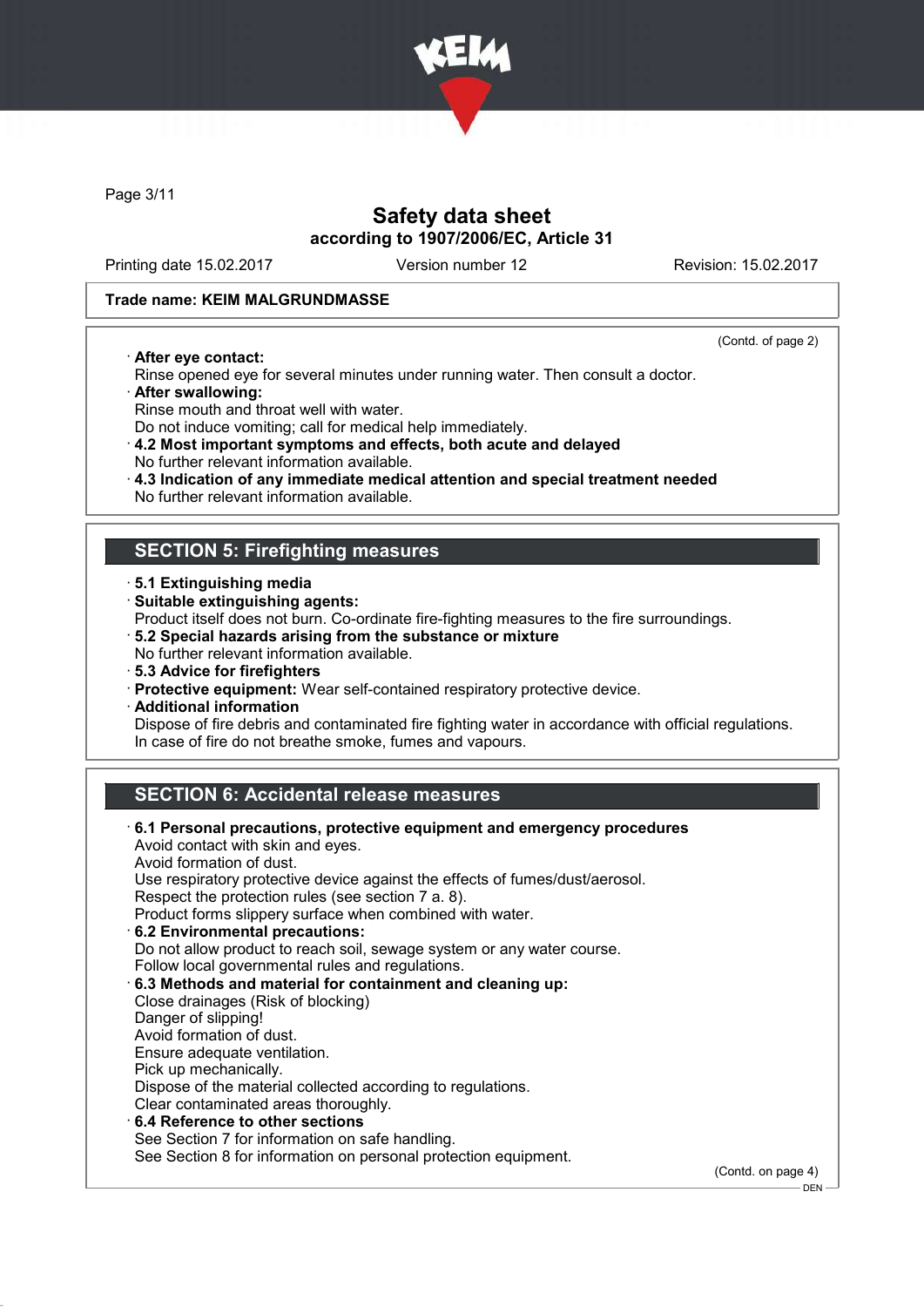

Page 4/11

## Safety data sheet according to 1907/2006/EC, Article 31

Printing date 15.02.2017 Version number 12 Revision: 15.02.2017

### Trade name: KEIM MALGRUNDMASSE

(Contd. of page 3)

See Section 13 for disposal information.

## SECTION 7: Handling and storage

- · 7.1 Precautions for safe handling
- Avoid contact with skin and eyes.
- Prevent formation of dust.
- Ensure good ventilation/exhaustion at the workplace.
- Any unavoidabledeposit of dust must be regularly removed.
- See item 8 for information about suitable protective equipment and technical precautions. Respect the protection rules.
- · Information about fire and explosion protection: The product is not flammable. No special measures required.
- 
- · 7.2 Conditions for safe storage, including any incompatibilities
- · Storage:
- · Requirements to be met by storerooms and receptacles: Keep in the original containers in a cool and dry place. Store only in unopened original receptacles. · Information about storage in one common storage facility: Do not store together with acids.
- · Further information about storage conditions:
- Store in dry conditions.
- Protect from humidity and water.
- Avoid dust formations and deposits.
- Keep container tightly sealed.
- Protect from heat and direct sunlight.
- · Storage class: 13
- · 7.3 Specific end use(s) No further relevant information available.

## SECTION 8: Exposure controls/personal protection

- · 8.1 Control parameters
- · Ingredients with limit values that require monitoring at the workplace:
- 14808-60-7 Quartz (SiO2)
- MAK (Germany) alveolengängige Fraktion
- 65997-15-1 Cement, portland, chemicals
- AGW (Germany) Long-term value: 5 E mg/m<sup>3</sup>
	- DFG

### 1305-62-0 calcium dihydroxide

- AGW (Germany) Long-term value: 1E mg/m<sup>3</sup>
	- 2(I);Y, EU, DFG
- (Contd. on page 5)
	- DEN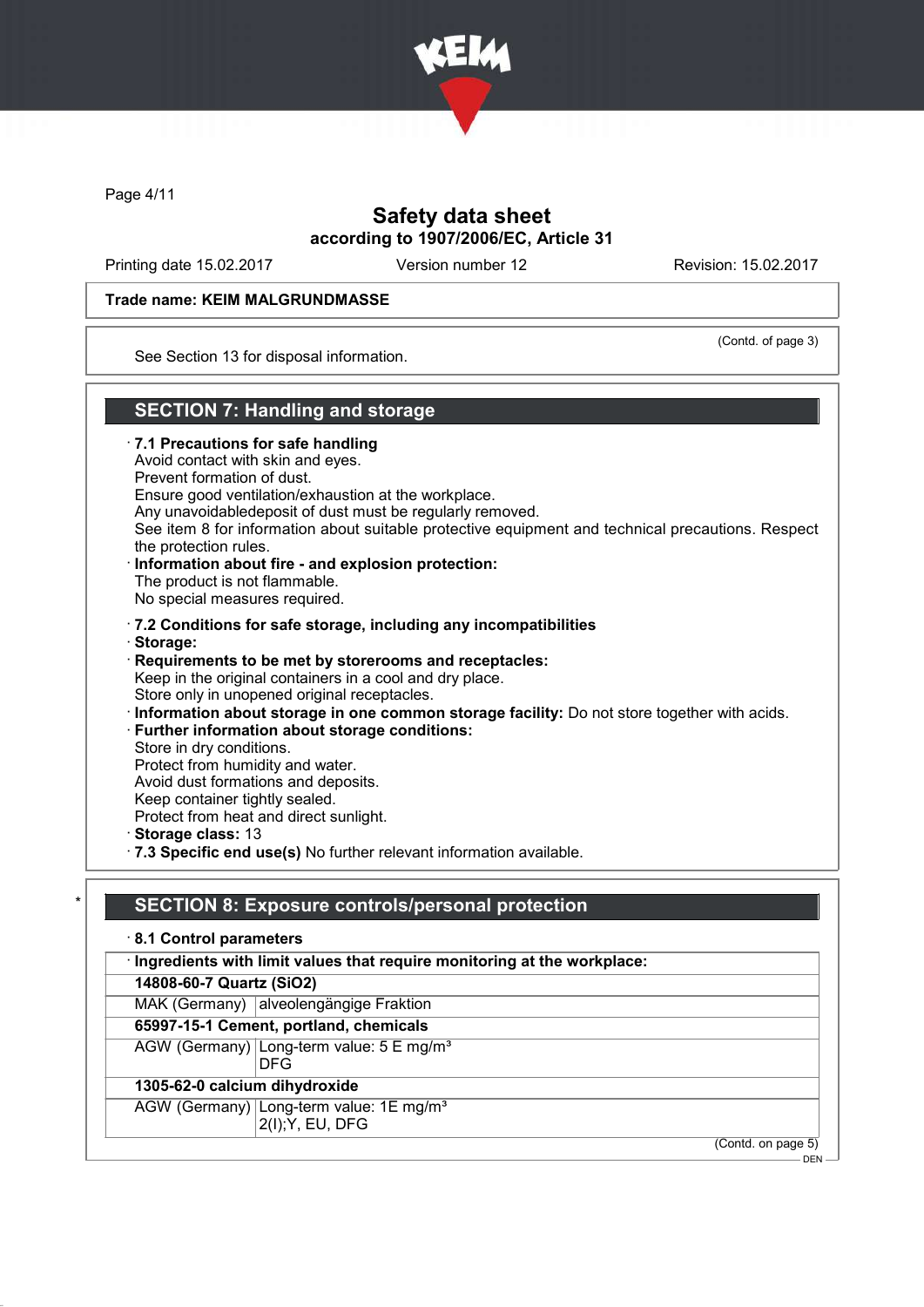

Page 5/11

# Safety data sheet according to 1907/2006/EC, Article 31

Printing date 15.02.2017 Version number 12 Revision: 15.02.2017

### Trade name: KEIM MALGRUNDMASSE

|                      |                                                           | (Contd. of page 4)                                                                                   |
|----------------------|-----------------------------------------------------------|------------------------------------------------------------------------------------------------------|
| $\cdot$ DNELs        |                                                           |                                                                                                      |
|                      | 1305-62-0 calcium dihydroxide                             |                                                                                                      |
|                      | Inhalative Acute - local effects, worker                  | 4 mg/m <sup>3</sup> (worker)                                                                         |
|                      | Acute - local effects, consumer                           | 4 mg/m <sup>3</sup> (consumer)                                                                       |
|                      | Long-term - local effects, worker                         | 1 mg/m <sup>3</sup> (worker)                                                                         |
|                      | Long-term - local effects, consumer                       | 1 (consumer)                                                                                         |
| · PNECs              |                                                           |                                                                                                      |
|                      | 1305-62-0 calcium dihydroxide                             |                                                                                                      |
|                      | Aquatic compartment - freshwater                          | 0.49 mg/l (freshwater)                                                                               |
|                      | Aquatic compartment - marine water                        | 0.32 mg/l (marine water)                                                                             |
|                      | Terrestrial compartment - soil                            | 1080 mg/kg dw (soil)                                                                                 |
|                      | Sewage treatment plant                                    | 3 mg/l (sewage sludge)                                                                               |
|                      |                                                           | Additional information: The lists valid during the making were used as basis.                        |
|                      |                                                           |                                                                                                      |
|                      | 8.2 Exposure controls<br>· Personal protective equipment: |                                                                                                      |
|                      | General protective and hygienic measures:                 |                                                                                                      |
|                      |                                                           | Vacuum clean contaminated clothing. Do not blow or brush off contamination.                          |
|                      | Avoid contact with the eyes and skin.                     |                                                                                                      |
|                      | Do not inhale dust / smoke / mist.                        |                                                                                                      |
|                      | Wash hands before breaks and at the end of work.          |                                                                                                      |
|                      | Immediately remove all soiled and contaminated clothing   |                                                                                                      |
|                      | <b>Respiratory protection:</b>                            |                                                                                                      |
|                      | In a dusty environment wear suitable facemask.            |                                                                                                      |
| Filter: FFP2         |                                                           |                                                                                                      |
|                      | · Protection of hands:                                    |                                                                                                      |
| Protective gloves    |                                                           |                                                                                                      |
|                      | Alkaline resistant gloves                                 |                                                                                                      |
| · Material of gloves |                                                           |                                                                                                      |
|                      | suitable material e.g.:                                   |                                                                                                      |
|                      | Nitrile impregnated cotton-gloves                         |                                                                                                      |
|                      | Recommended thickness of the material: $\geq 0.5$ mm      |                                                                                                      |
|                      |                                                           | The selection of the suitable gloves does not only depend on the material, but also on further marks |
|                      |                                                           | of quality and varies from manufacturer to manufacturer. As the product is a preparation of several  |
|                      |                                                           | substances, the resistance of the glove material can not be calculated in advance and has therefore  |
|                      | to be checked prior to the application.                   |                                                                                                      |
|                      | · Penetration time of glove material                      |                                                                                                      |
|                      | Value for the permeation: Level $\geq 6$ (480 min)        |                                                                                                      |
|                      |                                                           | The determined penetration times according to EN 374 part III are not performed under practical      |
|                      |                                                           | conditions. Therefore a maximum wearing time, which corresponds to 50% of the penetration time,      |
| is recommended.      |                                                           |                                                                                                      |
| has to be observed.  |                                                           | The exact break trough time has to be found out by the manufacturer of the protective gloves and     |
| · Eye protection:    |                                                           |                                                                                                      |
|                      | In a dusty environment wear protective goggles.           |                                                                                                      |
|                      | Tightly sealed goggles                                    |                                                                                                      |
|                      |                                                           | (Contd. on page 6)                                                                                   |
|                      |                                                           |                                                                                                      |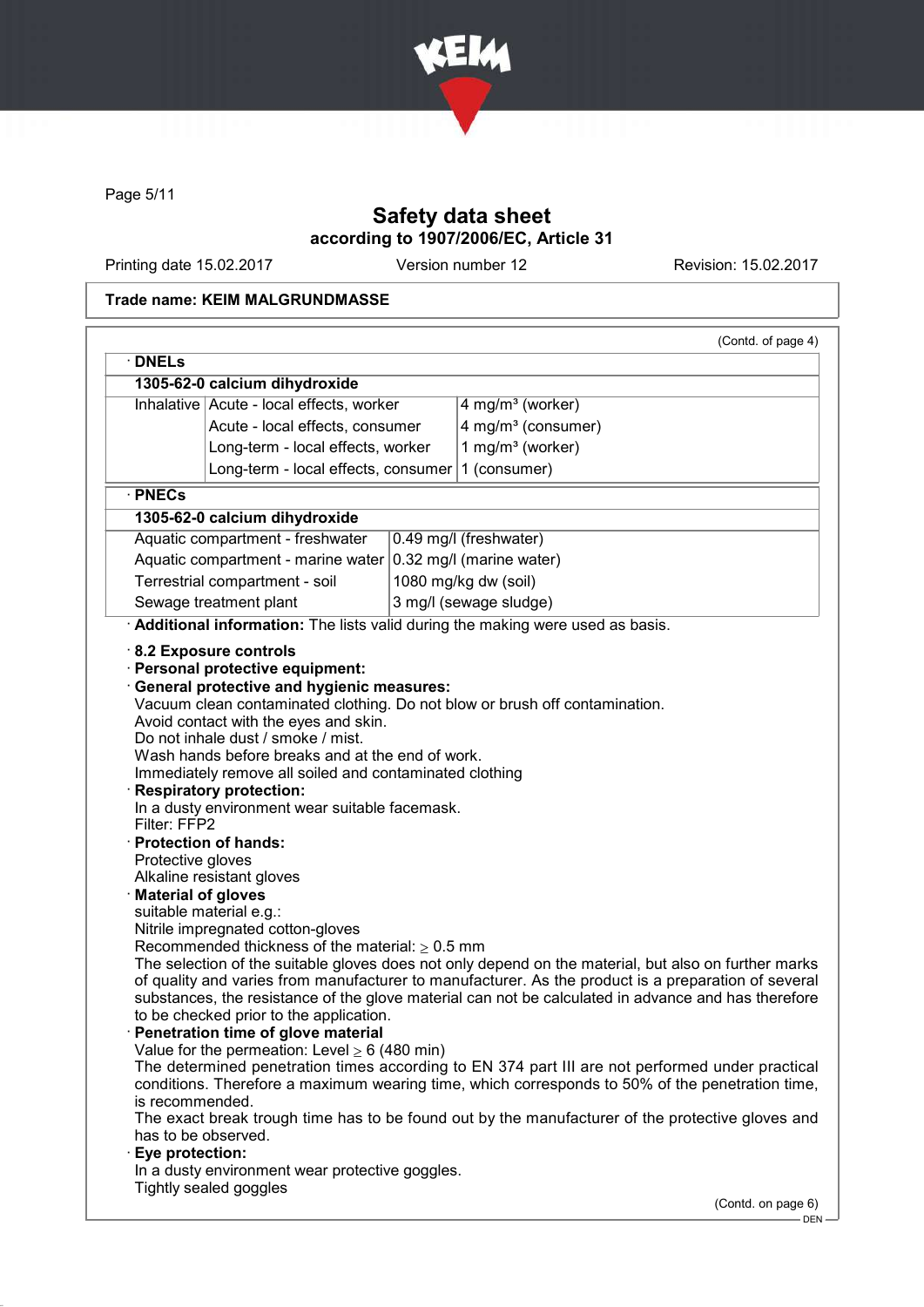

Page 6/11

# Safety data sheet according to 1907/2006/EC, Article 31

Printing date 15.02.2017 Version number 12 Revision: 15.02.2017

(Contd. of page 5)

### Trade name: KEIM MALGRUNDMASSE

### · Body protection:

Protective work clothing

After contact with skin wash thoroughly with water and apply lotion.

· Limitation and supervision of exposure into the environment See Section 12 and 6.2

# SECTION 9: Physical and chemical properties

| 9.1 Information on basic physical and chemical properties<br><b>General Information</b> |                                               |
|-----------------------------------------------------------------------------------------|-----------------------------------------------|
| Appearance:                                                                             |                                               |
| Form:                                                                                   | Powder                                        |
| Colour:                                                                                 | White                                         |
| · Odour:                                                                                | Odourless                                     |
| Odour threshold:                                                                        | Not determined.                               |
| $\cdot$ pH-value at 20 °C:                                                              | $11.5 - 13.5*$                                |
|                                                                                         | with water mixed                              |
| Change in condition                                                                     |                                               |
| <b>Melting point/freezing point:</b>                                                    | Undetermined.                                 |
| Initial boiling point and boiling range: Not applicable.                                |                                               |
| · Flash point:                                                                          | Not applicable.                               |
| · Flammability (solid, gas):                                                            | Not applicable.                               |
| · Ignition temperature:                                                                 | Not determined.                               |
| · Decomposition temperature:                                                            | Not determined.                               |
| Auto-ignition temperature:                                                              | Product is not selfigniting.                  |
| <b>Explosive properties:</b>                                                            | Product does not present an explosion hazard. |
| <b>Explosion limits:</b>                                                                |                                               |
| Lower:                                                                                  | Not applicable.                               |
| Upper:                                                                                  | Not applicable.                               |
| <b>Oxidising properties</b>                                                             | Not applicable.                               |
| · Vapour pressure:                                                                      | Not applicable                                |
| · Density at 20 °C:                                                                     | $1.2 - 1.3*$ g/cm <sup>3</sup>                |
|                                                                                         | <b>Bulk density</b>                           |
| · Relative density                                                                      | Not determined.                               |
| · Vapour density                                                                        | Not applicable.                               |
| <b>Evaporation rate</b>                                                                 | Not applicable.                               |
| · Solubility in / Miscibility with                                                      |                                               |
| water at 20 °C:                                                                         | < 2 g/l (Ca(OH)2)                             |
|                                                                                         | miscible                                      |
| · Partition coefficient: n-octanol/water:                                               | Not applicable.                               |
|                                                                                         | (Contd. on page 7)                            |

DEN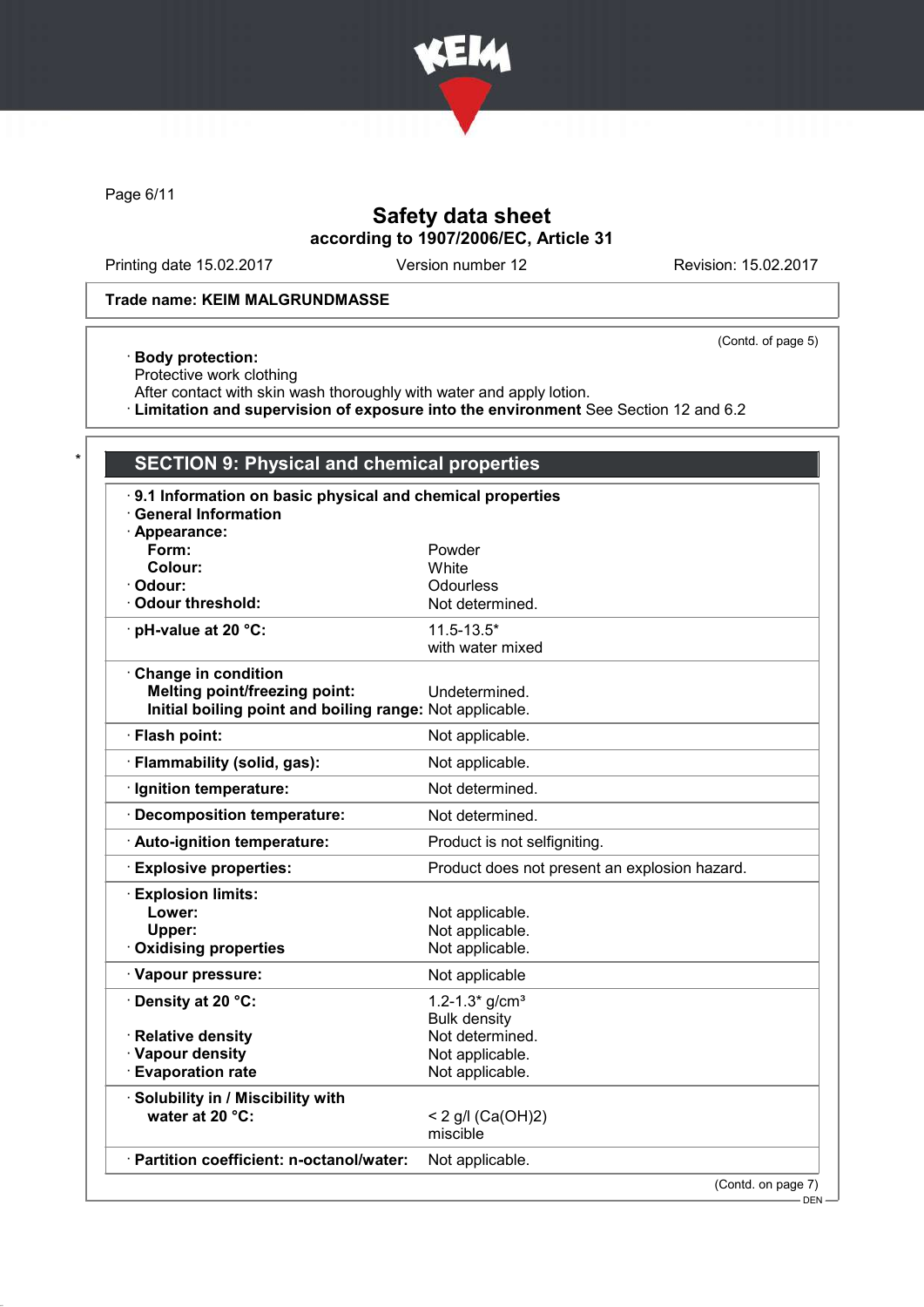

Page 7/11

# Safety data sheet according to 1907/2006/EC, Article 31

Printing date 15.02.2017 Version number 12 Revision: 15.02.2017

### Trade name: KEIM MALGRUNDMASSE

(Contd. of page 6)

- · Viscosity:
- 
- 

**Dynamic:** Not applicable.<br> **Kinematic:** Not applicable. Kinematic: Not applicable.<br> **Reading the Set of Allie Area Act Act Area Act Area Area Act Area Act Area Act Area Act Area Act Area Act Area Act Area Act Area Act Area Act Area Act Area Act Area Act Area Act Area Act Area A** \* The values are for freshly produced material and may change with the time.

# SECTION 10: Stability and reactivity

- · 10.1 Reactivity Reacts with water alkaline and hardens.
- · 10.2 Chemical stability Stable under normal conditions of storage and use.
- · Thermal decomposition / conditions to be avoided: Stable at environment temperature.
- No decomposition if used and stored according to specifications.
- · 10.3 Possibility of hazardous reactions No dangerous reactions known.
- · 10.4 Conditions to avoid Humidity
- · 10.5 Incompatible materials: Acids
- · 10.6 Hazardous decomposition products:

No hazardous decomposition products if stored and handled as prescribed.

# **SECTION 11: Toxicological information**

### · 11.1 Information on toxicological effects

· Acute toxicity Based on available data, the classification criteria are not met.

### · LD/LC50 values relevant for classification:

### 1305-62-0 calcium dihydroxide

Oral LD50 >2000 mg/kg (rat) (OECD 425)

Dermal  $|LD50|$  > 2500 mg/kg (rabbit) (OECD 402)

- **Primary irritant effect:**
- **Skin corrosion/irritation**
- Causes skin irritation.
- Serious eye damage/irritation
- Causes serious eye damage.
- · during inhalation: Irritating to respiratory system.
- · during swallowing: Irritant effect possible
- **Respiratory or skin sensitisation**

Product is reduced in chromate. Within the indicated storage time sensitization is not expected.

· Other information (about experimental toxicology): Experimental analysis are not available.

The product was not tested. The statements on toxicology have been derived from the properties of the individual components.

- · CMR effects (carcinogenity, mutagenicity and toxicity for reproduction) not applicable
- · Germ cell mutagenicity Based on available data, the classification criteria are not met.
- · Carcinogenicity Based on available data, the classification criteria are not met.

(Contd. on page 8)

<sup>-</sup> DEN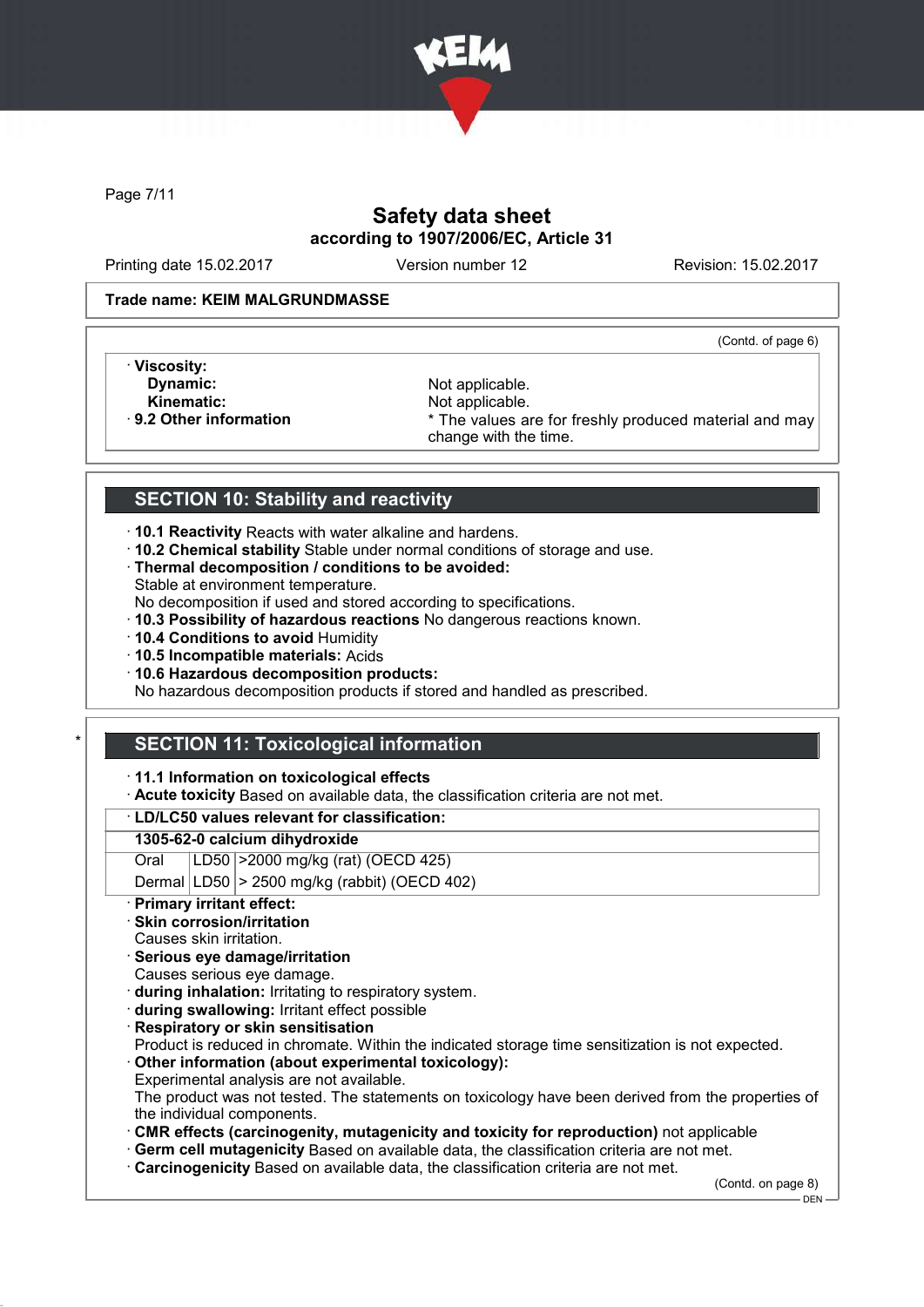

Page 8/11

# Safety data sheet according to 1907/2006/EC, Article 31

Printing date 15.02.2017 Version number 12 Revision: 15.02.2017

### Trade name: KEIM MALGRUNDMASSE

(Contd. of page 7)

- · Reproductive toxicity Based on available data, the classification criteria are not met. · STOT-single exposure
- May cause respiratory irritation.
- · STOT-repeated exposure Based on available data, the classification criteria are not met.
- · Aspiration hazard Based on available data, the classification criteria are not met.

## **SECTION 12: Ecological information**

### · 12.1 Toxicity

| · Aquatic toxicity:                                                                                                                           |                                                                                                                                                                                                                                                                                                                                                                                                                                                                                                                                                                               |  |  |  |  |
|-----------------------------------------------------------------------------------------------------------------------------------------------|-------------------------------------------------------------------------------------------------------------------------------------------------------------------------------------------------------------------------------------------------------------------------------------------------------------------------------------------------------------------------------------------------------------------------------------------------------------------------------------------------------------------------------------------------------------------------------|--|--|--|--|
| 1305-62-0 calcium dihydroxide                                                                                                                 |                                                                                                                                                                                                                                                                                                                                                                                                                                                                                                                                                                               |  |  |  |  |
| <b>NOEC</b>                                                                                                                                   | 72h; 48 mg/l (freshwater alga)                                                                                                                                                                                                                                                                                                                                                                                                                                                                                                                                                |  |  |  |  |
|                                                                                                                                               | 14d; 32 mg/l (invertebrate marine organisms)                                                                                                                                                                                                                                                                                                                                                                                                                                                                                                                                  |  |  |  |  |
| EC10/LC10 oder NOEC                                                                                                                           | 2000 mg/kg (Soil macro-organisms)                                                                                                                                                                                                                                                                                                                                                                                                                                                                                                                                             |  |  |  |  |
|                                                                                                                                               | 12000 mg/kg (soil microorganisms)                                                                                                                                                                                                                                                                                                                                                                                                                                                                                                                                             |  |  |  |  |
| <b>NOEC</b>                                                                                                                                   | 21d; 1080 mg/kg (plants)                                                                                                                                                                                                                                                                                                                                                                                                                                                                                                                                                      |  |  |  |  |
| EC 50/48h                                                                                                                                     | 49.1 mg/l (freshwater invertebrate organisms)                                                                                                                                                                                                                                                                                                                                                                                                                                                                                                                                 |  |  |  |  |
| EC 50/72 h                                                                                                                                    | 184.57 mg/l (freshwater alga)                                                                                                                                                                                                                                                                                                                                                                                                                                                                                                                                                 |  |  |  |  |
| LC 50/96 h                                                                                                                                    | 457 mg/l (marine fish)                                                                                                                                                                                                                                                                                                                                                                                                                                                                                                                                                        |  |  |  |  |
| 50.6 mg/l (freshwater fish)                                                                                                                   |                                                                                                                                                                                                                                                                                                                                                                                                                                                                                                                                                                               |  |  |  |  |
|                                                                                                                                               | 158 mg/l (invertebrate marine organisms)                                                                                                                                                                                                                                                                                                                                                                                                                                                                                                                                      |  |  |  |  |
| · Additional ecological information:<br>· AOX-indication:<br>EU guideline NO. 2006/11/EC:<br>of EU-directives 76/464/EWG.<br>· General notes: | · 12.4 Mobility in soil No further relevant information available.<br>Due to the substance of content which do not include organic jointed halogens, the product can not<br>take influence on the AOX-load of the waste water.<br>$\cdot$ According to the formulation contains the following heavy metals and compounds from the<br>According to our current data base the product does not consist of any heavy metals or substances<br>At present there are no ecotoxicological assessments.<br>Do not allow product to reach ground water, water course or sewage system. |  |  |  |  |
| 12.5 Results of PBT and vPvB assessment<br>$\cdot$ PBT: Not applicable.                                                                       | Water hazard class 1 (German Regulation) (Self-assessment): slightly hazardous for water                                                                                                                                                                                                                                                                                                                                                                                                                                                                                      |  |  |  |  |
| · vPvB: Not applicable.                                                                                                                       |                                                                                                                                                                                                                                                                                                                                                                                                                                                                                                                                                                               |  |  |  |  |
|                                                                                                                                               | . 12.6 Other adverse effects No further relevant information available.                                                                                                                                                                                                                                                                                                                                                                                                                                                                                                       |  |  |  |  |

(Contd. on page 9)

DEN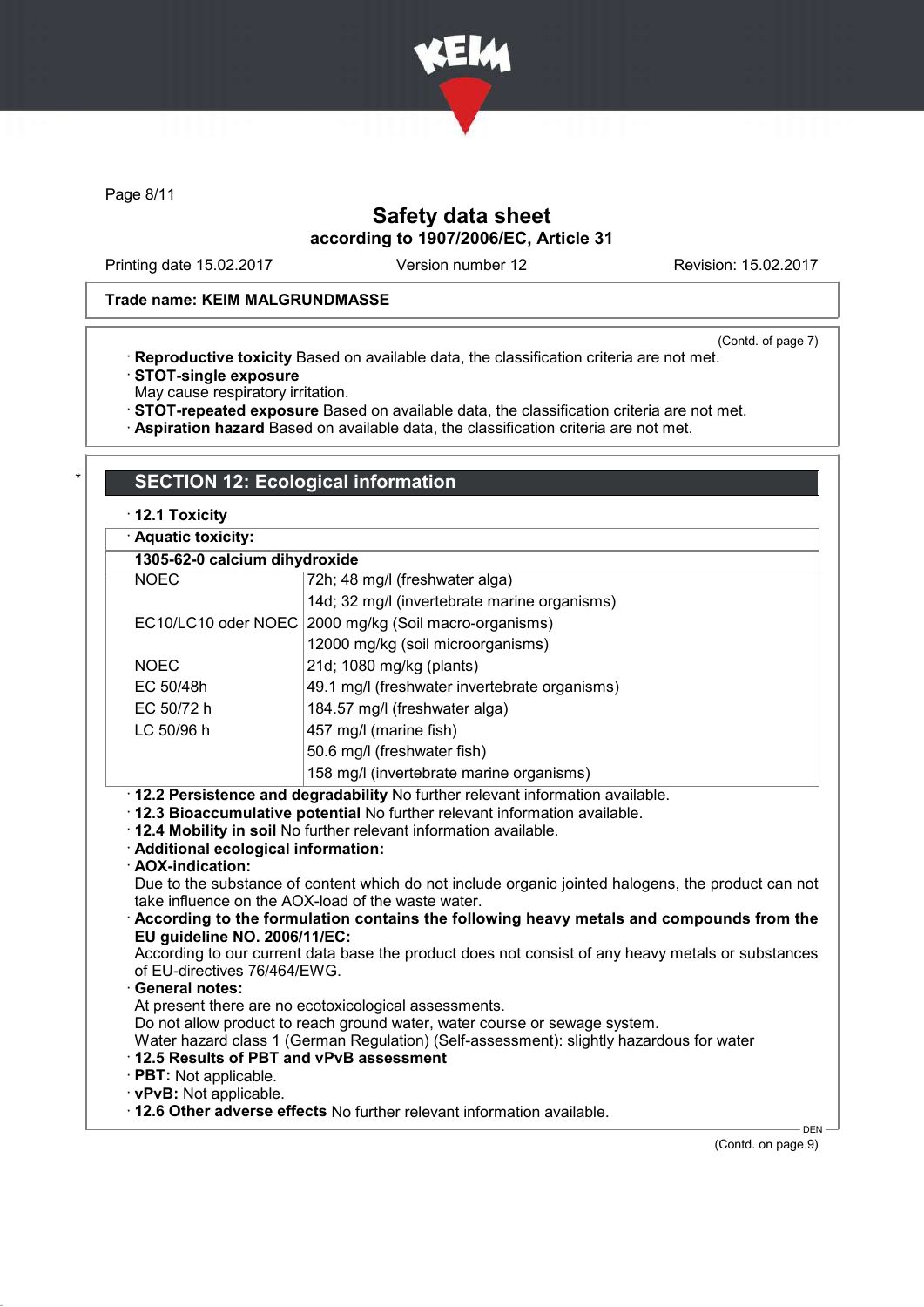

Page 9/11

# Safety data sheet according to 1907/2006/EC, Article 31

Printing date 15.02.2017 Version number 12 Revision: 15.02.2017

#### Trade name: KEIM MALGRUNDMASSE

(Contd. of page 8)

### SECTION 13: Disposal considerations

#### · 13.1 Waste treatment methods

#### · Recommendation

Must not be disposed with household garbage. Do not allow product to reach sewage system. Disposal must be made according to official regulations.

### · European waste catalogue

17 01 01 concrete

#### · Uncleaned packaging:

#### · Recommendation:

Non contaminated packagings may be recycled.

Disposal must be made according to official regulations.

· Recommended cleansing agents: Water, if necessary with cleansing agents.

| <b>SECTION 14: Transport information</b>                                   |                                                               |
|----------------------------------------------------------------------------|---------------------------------------------------------------|
| $\cdot$ 14.1 UN-Number<br>· ADR, IMDG, IATA                                | Void                                                          |
| 14.2 UN proper shipping name<br>· ADR, IMDG, IATA                          | Void                                                          |
| 14.3 Transport hazard class(es)                                            |                                                               |
| · ADR, IMDG, IATA<br>· Class                                               | Void                                                          |
| ⋅ 14.4 Packing group<br>· ADR, IMDG, IATA                                  | Void                                                          |
| 14.5 Environmental hazards:<br>· Marine pollutant:                         | No                                                            |
| 14.6 Special precautions for user                                          | Not applicable.                                               |
| 14.7 Transport in bulk according to Annex II<br>of Marpol and the IBC Code | Not applicable.                                               |
| · Transport/Additional information:                                        | No dangerous good in sense of these transport<br>regulations. |
| · UN "Model Regulation":                                                   | Void                                                          |

(Contd. on page 10)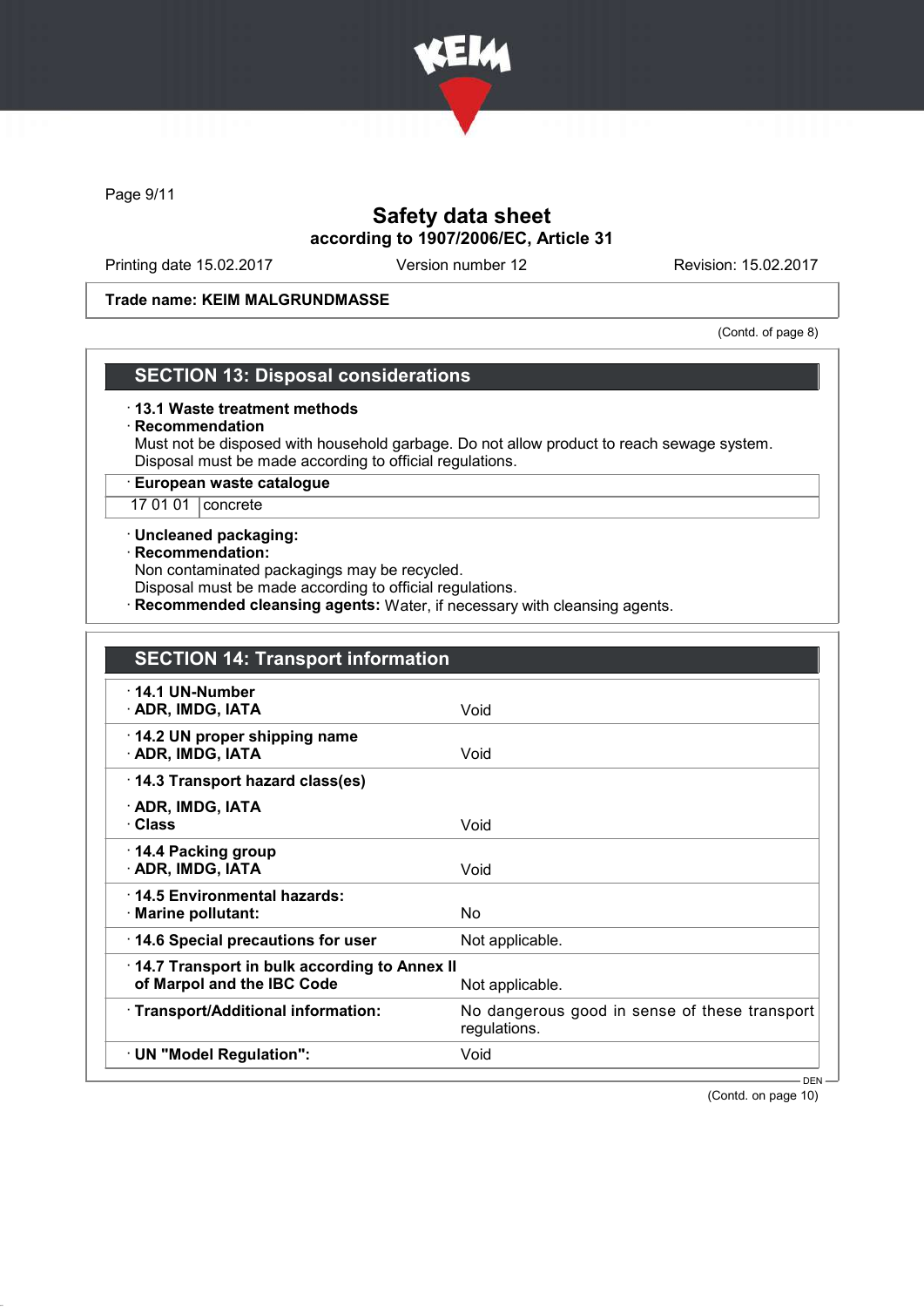

Page 10/11

## Safety data sheet according to 1907/2006/EC, Article 31

Printing date 15.02.2017 Version number 12 Revision: 15.02.2017

#### Trade name: KEIM MALGRUNDMASSE

(Contd. of page 9)

### **SECTION 15: Regulatory information**

- · 15.1 Safety, health and environmental regulations/legislation specific for the substance or mixture
- · Labelling according to Regulation (EC) No 1272/2008
- For information on labelling please refer to section 2 of this document.
- · Directive 2012/18/EU
- · Named dangerous substances ANNEX I None of the ingredients is listed.
- · National regulations:
- · Waterhazard class: Water hazard class 1 (Self-assessment): slightly hazardous for water.
- · Other regulations, limitations and prohibitive regulations
- · Please note:
- TRGS 200 (Germany) TRGS 500 (Germany)
- TRGS 510 (Germany)
- TRGS 900 (Germany)
- · Substances of very high concern (SVHC) according to REACH, Article 57 not applicable
- · Product-Code/Giscode: ZP1
- · 15.2 Chemical safety assessment: A Chemical Safety Assessment has not been carried out.

### **SECTION 16: Other information**

This information is based on our present knowledge. However, this shall not constitute a guarantee for any specific product features and shall not establish a legally valid contractual relationship.

#### **Relevant phrases**

H315 Causes skin irritation. H318 Causes serious eye damage.

- H335 May cause respiratory irritation.
- · Department issuing SDS: KEIMFARBEN Germany, Product safety department

#### Abbreviations and acronyms:

ADR: Accord européen sur le transport des marchandises dangereuses par Route (European Agreement concerning the International Carriage of Dangerous Goods by Road) IMDG: International Maritime Code for Dangerous Goods IATA: International Air Transport Association GHS: Globally Harmonised System of Classification and Labelling of Chemicals EINECS: European Inventory of Existing Commercial Chemical Substances ELINCS: European List of Notified Chemical Substances CAS: Chemical Abstracts Service (division of the American Chemical Society) TRGS: Technische Regeln für Gefahrstoffe (Technical Rules for Dangerous Substances, BAuA, Germany) VOC: Volatile Organic Compounds (USA, EU) DNEL: Derived No-Effect Level (REACH) PNEC: Predicted No-Effect Concentration (REACH) LC50: Lethal concentration, 50 percent LD50: Lethal dose, 50 percent PBT: Persistent, Bioaccumulative and Toxic SVHC: Substances of Very High Concern vPvB: very Persistent and very Bioaccumulative AGW: Arbeitsplatzgrenzwert (Germany) EC10: Effective concentration at 10% mortality rate.

(Contd. on page 11)